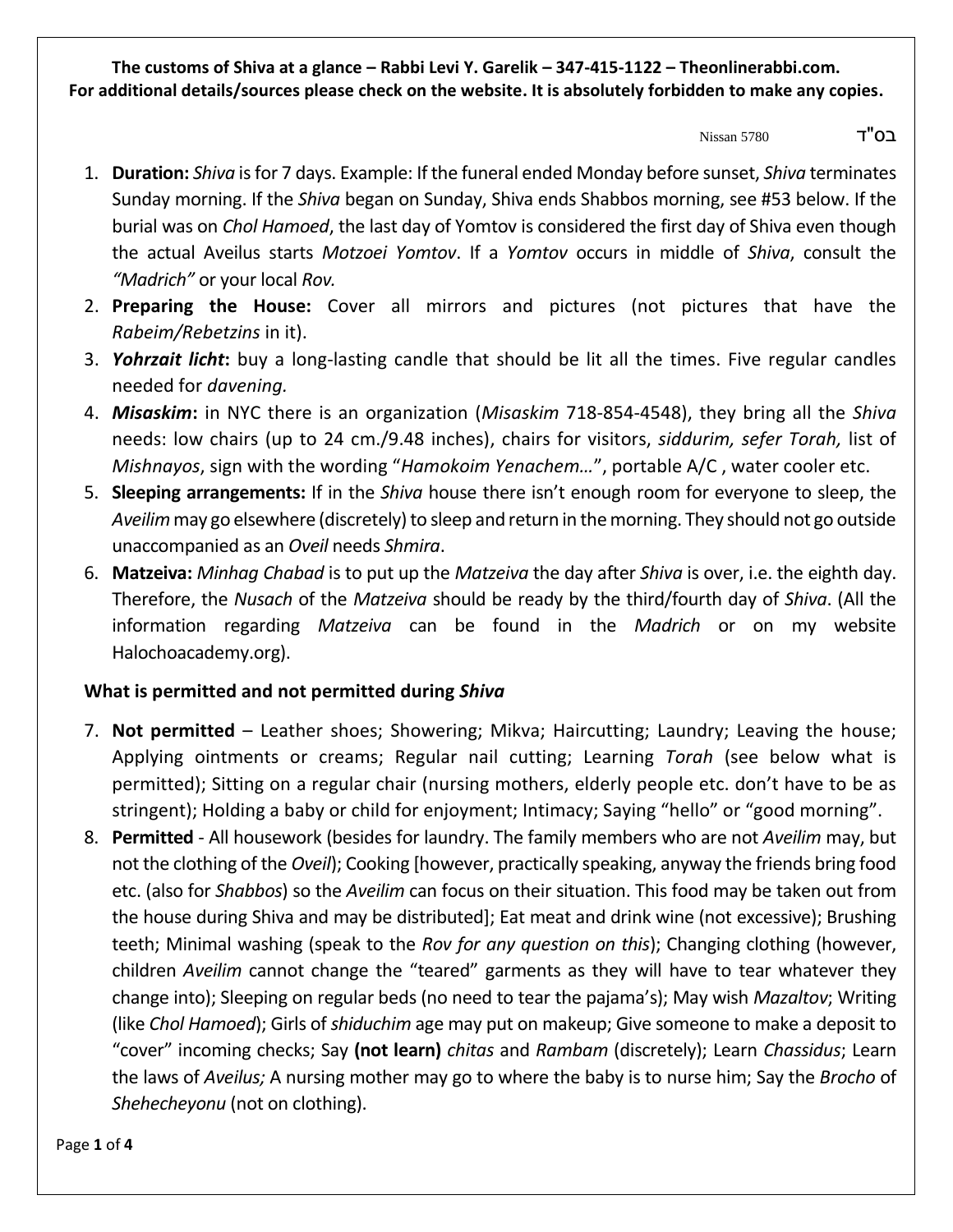9. **Attending a** *Bris mila, pidyon Haben, upsherenish***, weddings of children and close relatives etc.** - consult with the Rov.

### *Nichum Aveilim:*

- 10. In my humble opinion, the *Rebbe*'s letters (in Hebrew or in English) should be read in public during *Shiva* at appropriate occasions.
- 11. *Lechatchila* the *ovel* should be sitting when people say 'וכו ינחם המקום, however it may be said if he is standing.
- 12.The *ovel* does not have to get up for anyone (even for the Rov…)
- 13.*Nichum Aveilim* may be done through the Telephone, letters, email etc.
- 14.It is prohibited to say "*What can we do. This is what der Oibershter wanted etc.*" It is a disgrace. Only the positive should be stressed and accept with love what *Hashem* does.
- 15.The *nusach* is (even to a single person):

# הַמָּקוֹם יְנַחֵם אֶתְכֶם בְּתוֹךְ שָׁאָר אֲבֵלֵי צִיוֹן וִירוּשָׁלָיִם

- 16.The *Aveilim* respond אמן.
- .כתיבה וחתימה טובה a wish may *aveilim* the ט"ו מנחם אב From 17.
- 18.Men may by *Menachem oveil* women (and vice-versa) in a discrete way. The *Minhag* is that they stand at the entrance of the room and they say the *Nusach*.

### **Davening:**

- 19.**If there is no minyan**: if the oveil is a צ"תומ שומר who normally *davens* 3 times a day etc. it's better that he sit *shiva* in the house even if he cannot put together a *minyan*. However if he is not yet a צ"שתומ and going to *Shul* will encourage him (and others) to put on *Tefillin* etc. then he should go to *shul* for *davening*.
- 20. If there are two *minyonim* in the room, you cannot have 19 people and one moves from one *minyan* to the other...
- 21.A minimum of 6 *mispalelim* is required, that are up to *Krias Shma* and *shmone esrei* with the *Chazan*.
- 22. **Shacharis:** *Davening* is regular. Here are the exceptions: 1. No *Tachanun*, 2. No *Birchas Kohanim*. 3. The *ovel* may not read the *Torah* nor get an *Aliya* (if they called him by mistake he should not go up. If he is a *Kohain* or *Levi* he should walk out). 4. *Ovel* may say *Birchas Hagomel*. 5. May do *Hagbah* (and sit on a regular chair) and *Gelila*. 6. **Tehillim**: start with Kapittel 20. Oveil does not say the end of the *tehillim*out loud (someone else does) and then the *Oveil* says *Kadish Yosom*. 7. Someone else says the *Mishnayos* and the *Oveil*says *Kadish Derabonon.* 8. After *Mishnayos* and *kadish derabonon*, Chapter 49 in *Tehillim* is recited (also in days that no tachanun is recited. We **never** say 16). The *ovel* says the end of Chapter 49 out loud and *Kadish Yosom.*
- 23.**Mincha:** Regular. No *Tachanun*. After *Mishnayos, Tehillim* Chapter 49 is recited (even on days that tachanun is not recited).
- 24.**Maariv:** Regular. Tehillim chapter 49 is **not** recited.

Page **2** of **4**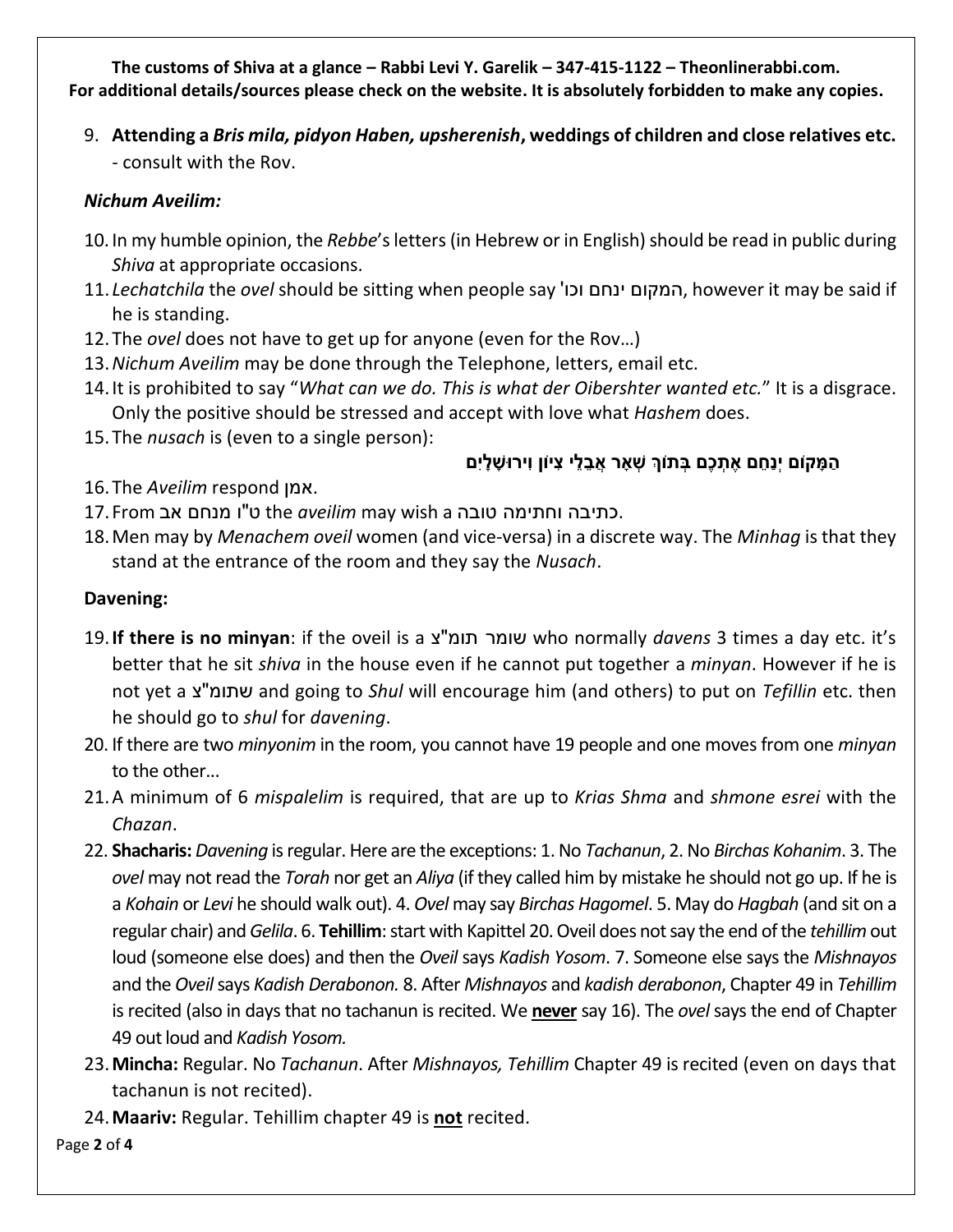- 25.**Rosh Chodesh:** The *Ovel* does not *daven* for the *Omud*. For *Halel* (in my humble opinion) everyone (besides for the *Ovel*) walks out of the house, they say *Halel* and come back in and the Chazan says *Kadish Tiskabel* and continue the davening.
- 26.**Chanukah:** *Ovel davens* for the *Omud* but not for *Halel*, someone else goes to the *Omud* [the *Ovel* does say *Halel* privately] and the *Ovel* says *Kadish Tiskabel*. The *Ovel* Lights *Chanukah* candles as regular. [If the *Ovel* didn't light the first night, then he says *Shehecheyonu* the first time he lights].
- 27.**Purim:** see *Madrich.*
- 28. *Slichos***:** Are said but the *Tachanun* parts are skipped.
- 29.**The Long** *Ovinu Malkeinu* is recited.
- 30. **Friday afternoon** *mincha***:** it is davened early and chapter 49 (nor 16) is **not** recited. Remind the **.הודו ופתח אליהו** about assembled
- 31.*Kidush levana*: Is recited. The *Ovel* should not walk outside barefoot.
- 32.**Krias Shma sheal Hamito:** It is said like all days that *tachanun* is not recited.

# *Erev Shabbos, Shabbos* **and** *Motzoei Shabbos*

- 33.*Mincha Erev Shabbos:* see above #30.
- 34.**Preparations for** *Shabbos:* After *Mincha Ktana* (see times on Chabad.org) preparations for *Shabbos* can commence, but the shoes, low chairs and mirror covers are removed prior to *Hadlokas Haneros*.
- 35.*Mikvah:* One who goes to the *Mikva* **every** *erev Shabbos* may go right before or after *hadlokas haneros*.
- 36.**Polishing shoes:** Permitted. **Make-up/lipstick etc.:** If done every Friday it is permitted.
- 37. *Shabbos* everything is regular besides for intimate issues and regular *Limud Hatora*. May do שנים .*Aliya* N*o* .מקרא וא' תרגום
- 38.*Nichum Aveilim***:** Is not done on *Shabbos."Gut Shabbos":* May be said to an Ovel.
- 39.*Mikvah:* One who goes to the *Mikvah* **every** *Shabbos* morning, may go today (if possible should go early).
- 40.**Davening and Aliya:** An *Ovel* does not make a *minyan* in the *shiva* house for *Shabbos*, does not *Daven* for the *Omud* nor does not get an *Aliya* (unless he has *Yohrzait* during the following week).
- 41.**Chapter 49**: It is not recited on Shabbos after davening.
- 42.**Maariv Motzoei Shabbos** is done at home. A few minutes after the *zman,* the *Ovel* says " **ברוך לחול קודש בין המבדיל**", changes (only) his shoes and *davens* regular *Maariv* (including *נועם ויהי* and *קדוש ואתה(*. If the *ovel* makes *Havdolo* he starts from מרנן סברי, if someone else makes, he starts from the beginning. **Veyiten lecha** is said. After the people leave, the *Ovel* changes into his *Shiva* clothing.